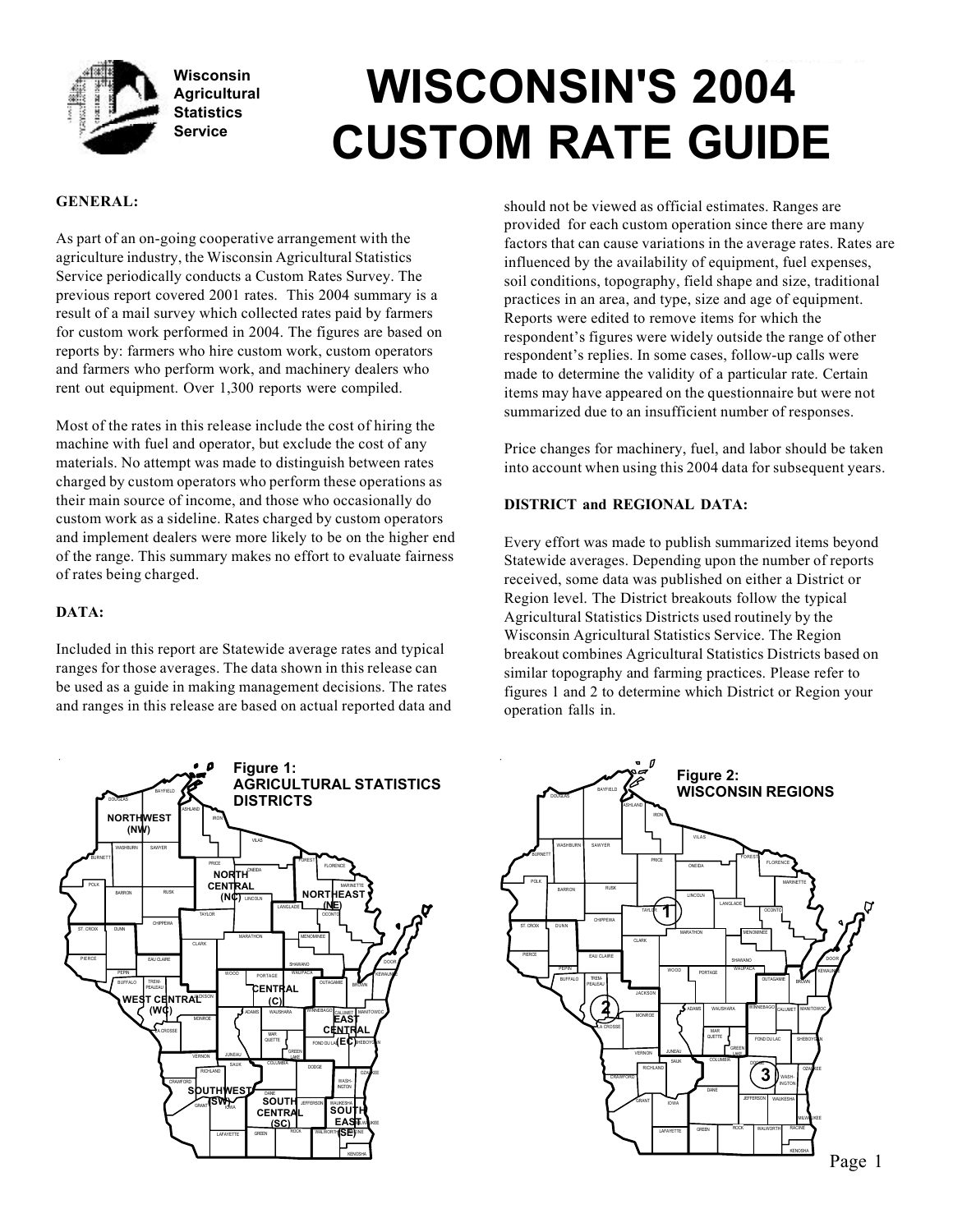|                                     | Land Tillage Operations, Wisconsin, 2004 |           |           |                          |           |           |                          |       |       |           |                          |
|-------------------------------------|------------------------------------------|-----------|-----------|--------------------------|-----------|-----------|--------------------------|-------|-------|-----------|--------------------------|
| Operation                           | Range                                    | Statewide |           |                          |           |           | <b>District averages</b> |       |       |           |                          |
|                                     | in rates                                 | averages  | <b>NW</b> | <b>NC</b>                | <b>NE</b> | <b>WC</b> | C                        | EC    | SW    | <b>SC</b> | <b>SE</b>                |
|                                     |                                          |           |           | Dollars per acre         |           |           |                          |       |       |           |                          |
| Moldboard plowing                   | $10.00 - 25.00$                          | 14.70     | 12.90     | 13.20                    | 17.80     | 12.70     | 15.20                    | 17.40 | 12.70 | 13.00     | 15.80                    |
| Subsoiling                          | $9.00 - 25.00$                           | 14.90     | 14.10     | 14.50                    |           | 13.40     | 15.80                    | 15.70 | 15.10 | 14.30     |                          |
| Disk, subsoiler, harrow combination | $9.00 - 26.00$                           | 14.90     | 12.10     | 14.30                    | 16.10     | 14.60     | 16.00                    | 17.30 | 14.10 | 13.60     | 17.70                    |
| Chisel plowing                      | $7.00 - 25.00$                           | 13.30     | 13.60     | 11.90                    | 15.30     | 12.10     | 12.90                    | 15.50 | 13.00 | 12.40     | 13.70                    |
| Finishing disk                      | $6.00 - 20.00$                           | 10.90     | 11.50     | 9.30                     | 13.00     | 11.10     | 11.50                    | 10.10 | 11.70 | 9.95      | 11.80                    |
| Field cultivator                    | $5.00 - 20.00$                           | 10.20     | 10.10     | 9.55                     | 12.10     | 10.50     | 10.30                    | 10.20 | 10.30 | 9.70      | 10.70                    |
| Soil finisher                       | $6.00 - 20.00$                           | 11.70     |           | 10.10                    |           | 12.30     | 11.60                    | 12.30 | 11.20 | 11.30     | $\overline{\phantom{a}}$ |
|                                     |                                          |           |           | <b>Regional averages</b> |           |           |                          |       |       |           |                          |
|                                     |                                          |           |           |                          | 1         |           | $\overline{2}$           |       | 3     |           |                          |
| Offset disk                         | $8.00 - 20.00$                           | 12.60     |           | 13.30                    |           | 11.20     |                          | 12.50 |       |           |                          |
| Disk w/ digger & drag               | $5.00 - 25.00$                           | 12.20     |           | 13.10                    |           | 9.40      |                          | 12.60 |       |           |                          |
| Rotary hoe                          | $4.00 - 15.00$                           | 7.25      |           | 6.95                     |           | 7.80      |                          | 7.20  |       |           |                          |
| Row cultivator                      |                                          |           |           |                          |           |           |                          |       |       |           |                          |
| with fertilizer                     | $5.00 - 15.00$                           | 10.10     |           | 9.90                     |           | 8.30      |                          | 10.50 |       |           |                          |
| without fertilizer                  | $4.00 - 13.00$                           | 8.35      |           | 7.95                     |           | 7.95      |                          | 8.75  |       |           |                          |
| Shredding corn stalks               | $5.00 - 17.00$                           | 9.95      |           | 10.80                    |           | 10.00     |                          | 9.40  |       |           |                          |

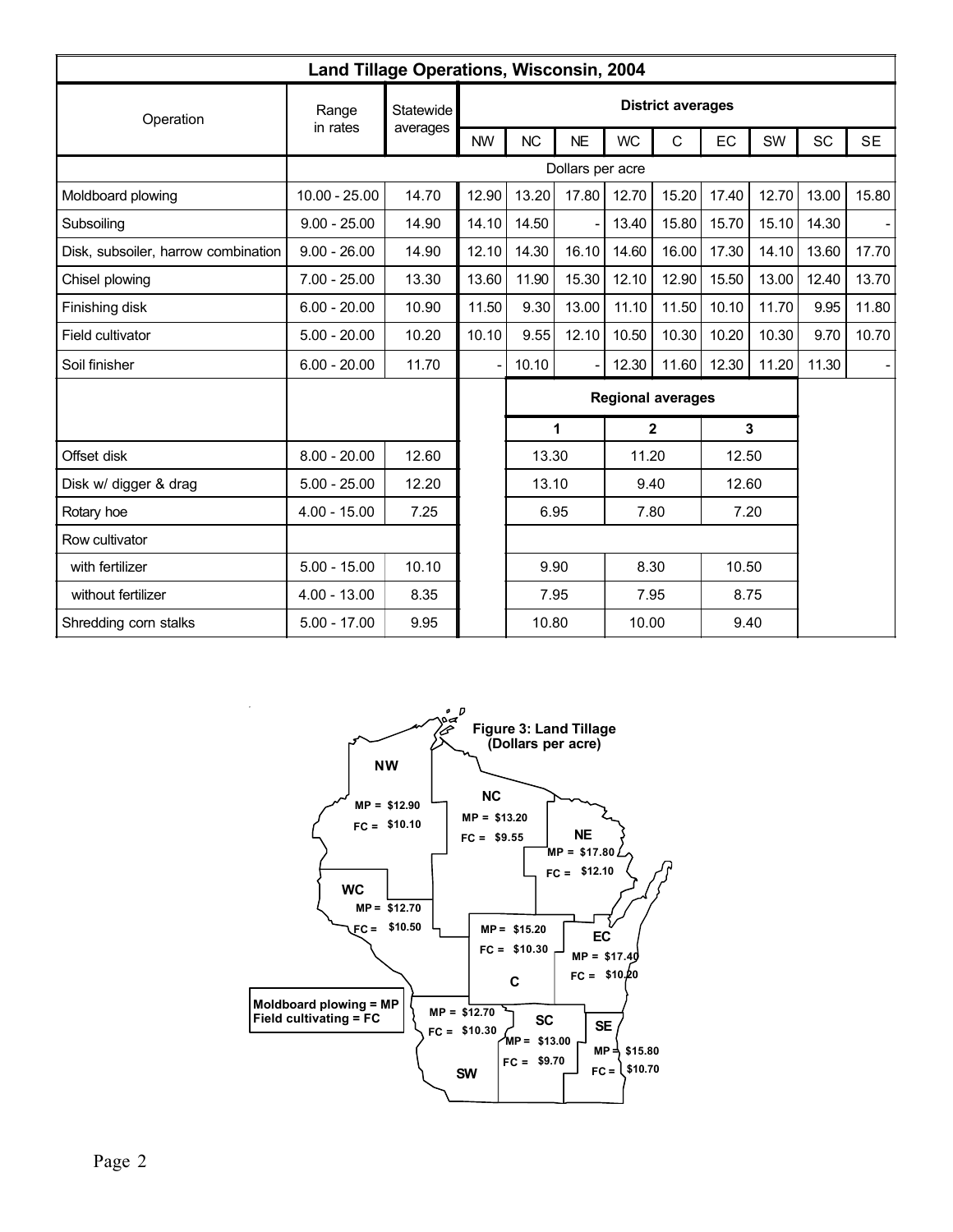|                       | <b>Planting Operations, Wisconsin, 2004</b> |           |                  |                          |       |
|-----------------------|---------------------------------------------|-----------|------------------|--------------------------|-------|
| Operation             | Range                                       | Statewide |                  | <b>Regional averages</b> |       |
|                       | in rates                                    | averages  | 1                | $\overline{2}$           | 3     |
| Conventional till     |                                             |           | Dollars per acre |                          |       |
| Corn                  | $8.00 - 25.00$                              | 13.20     | 12.90            | 13.70                    | 13.10 |
| Soybeans              |                                             |           |                  |                          |       |
| Row                   | $10.00 - 22.00$                             | 13.80     | 13.10            | 13.80                    | 14.20 |
| Drill                 | $6.00 - 22.00$                              | 13.20     | 13.00            | 12.70                    | 13.50 |
| Small grains          | $7.00 - 20.00$                              | 12.90     | 12.30            | 13.00                    | 13.10 |
| Alfalfa, Clover, etc. | $7.00 - 20.00$                              | 13.00     | 12.70            | 11.80                    | 13.50 |
| Mulch till            |                                             |           |                  |                          |       |
| Corn                  | $10.00 - 25.00$                             | 14.30     | 13.50            | 14.00                    | 14.90 |
| Soybeans              |                                             |           |                  |                          |       |
| Row                   | $10.00 - 20.00$                             | 14.50     | 13.80            | 14.30                    | 15.00 |
| Drill                 | $8.00 - 20.00$                              | 14.30     | 14.10            | 13.90                    | 14.60 |
| Small grains          | $9.00 - 22.00$                              | 14.20     | 14.00            | 13.70                    | 14.40 |
| Alfalfa, Clover, etc. | $8.00 - 22.00$                              | 14.30     | 13.80            | 14.50                    | 14.40 |
| No-till               |                                             |           |                  |                          |       |
| Corn                  | $10.00 - 25.00$                             | 15.00     | 15.20            | 14.80                    | 15.20 |
| Soybeans              |                                             |           |                  |                          |       |
| Row                   | $10.00 - 25.00$                             | 15.30     | 14.90            | 14.70                    | 16.00 |
| Drill                 | $10.00 - 22.00$                             | 15.00     | 15.90            | 14.50                    | 15.00 |
| Small grains          | $10.00 - 22.00$                             | 14.90     | 15.00            | 14.80                    | 14.90 |
| Alfalfa, Clover, etc. | $10.00 - 22.00$                             | 15.20     | 14.70            | 15.00                    | 15.50 |

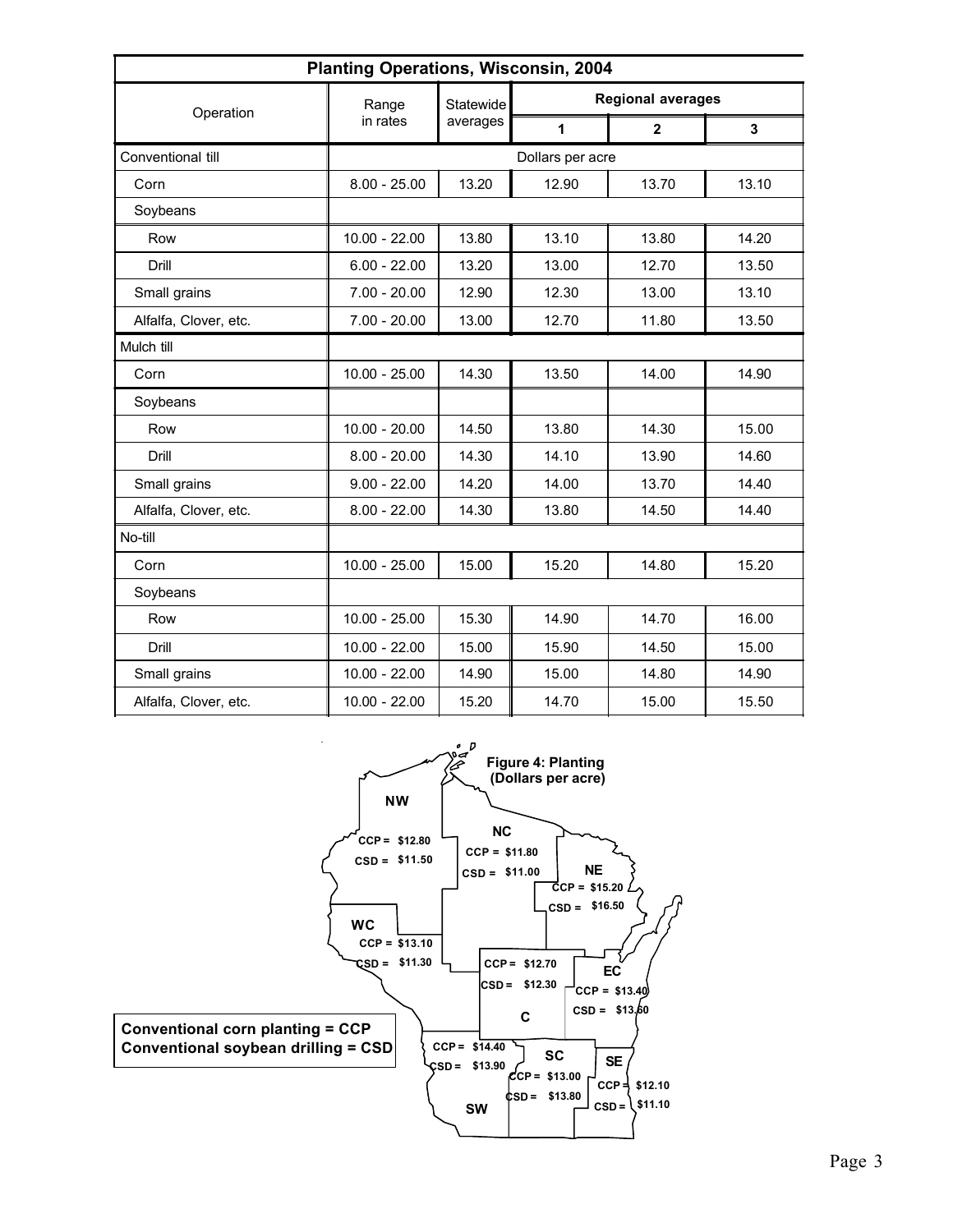|                                                                                                                                     | Fertilizer and Chemical Applications, Wisconsin, 2004 1/ |                              |                  |                          |      |  |  |  |  |
|-------------------------------------------------------------------------------------------------------------------------------------|----------------------------------------------------------|------------------------------|------------------|--------------------------|------|--|--|--|--|
| Application                                                                                                                         | Range                                                    | Statewide                    |                  | <b>Regional averages</b> |      |  |  |  |  |
|                                                                                                                                     | in rates                                                 | averages                     |                  | 2                        | 3    |  |  |  |  |
| Fertilizers                                                                                                                         |                                                          |                              | Dollars per acre |                          |      |  |  |  |  |
| Liquid                                                                                                                              | $4.00 - 10.00$                                           | 6.80<br>6.80<br>6.95<br>6.80 |                  |                          |      |  |  |  |  |
| Dry                                                                                                                                 | $2.00 - 10.00$                                           | 4.15                         | 4.10             | 3.65                     | 4.50 |  |  |  |  |
| Anhydrous Ammonia                                                                                                                   | $5.00 - 15.00$                                           | 8.55                         | 9.65             | 7.40                     | 8.75 |  |  |  |  |
| Lime                                                                                                                                | $2.00 - 12.00$                                           | 6.25                         | 6.20             | 6.35                     | 6.15 |  |  |  |  |
| $4.00 - 10.00$<br>Spraying Pesticides*<br>6.75<br>6.95<br>6.55<br>6.75                                                              |                                                          |                              |                  |                          |      |  |  |  |  |
| 1/The prices listed reflect application only. Cost of materials is excluded.<br>*Includes fungicides, herbicides, and insecticides. |                                                          |                              |                  |                          |      |  |  |  |  |

|                         | Hay Harvest Operations, Wisconsin, 2004 |                  |                          |       |       |  |  |  |
|-------------------------|-----------------------------------------|------------------|--------------------------|-------|-------|--|--|--|
| Operation               | Range                                   | <b>Statewide</b> | <b>Regional averages</b> |       |       |  |  |  |
|                         | in rates                                | averages         | 1                        | 2     | 3     |  |  |  |
|                         |                                         |                  | Dollars per acre         |       |       |  |  |  |
| Mowing and conditioning | $5.00 - 20.00$                          | 10.70            | 10.60                    | 10.70 | 10.80 |  |  |  |
| Raking                  | $2.00 - 12.00$                          | 5.50             | 5.55                     | 5.50  | 5.50  |  |  |  |
| Windrow merging         | $2.00 - 12.00$                          | 5.95             | 5.75                     | 5.30  | 6.40  |  |  |  |
|                         |                                         |                  | Dollars per hour         |       |       |  |  |  |
| Mowing and conditioning | $25.00 - 120.00$                        | 64.90            | 62.40                    | 62.80 | 69.30 |  |  |  |
| Raking                  | 75.00<br>$15.00 -$                      | 35.30            | 33.90                    | 36.70 | 35.50 |  |  |  |
| Windrow merging         | $25.00 - 100.00$                        | 60.80            | 56.20                    | 64.50 | 62.50 |  |  |  |

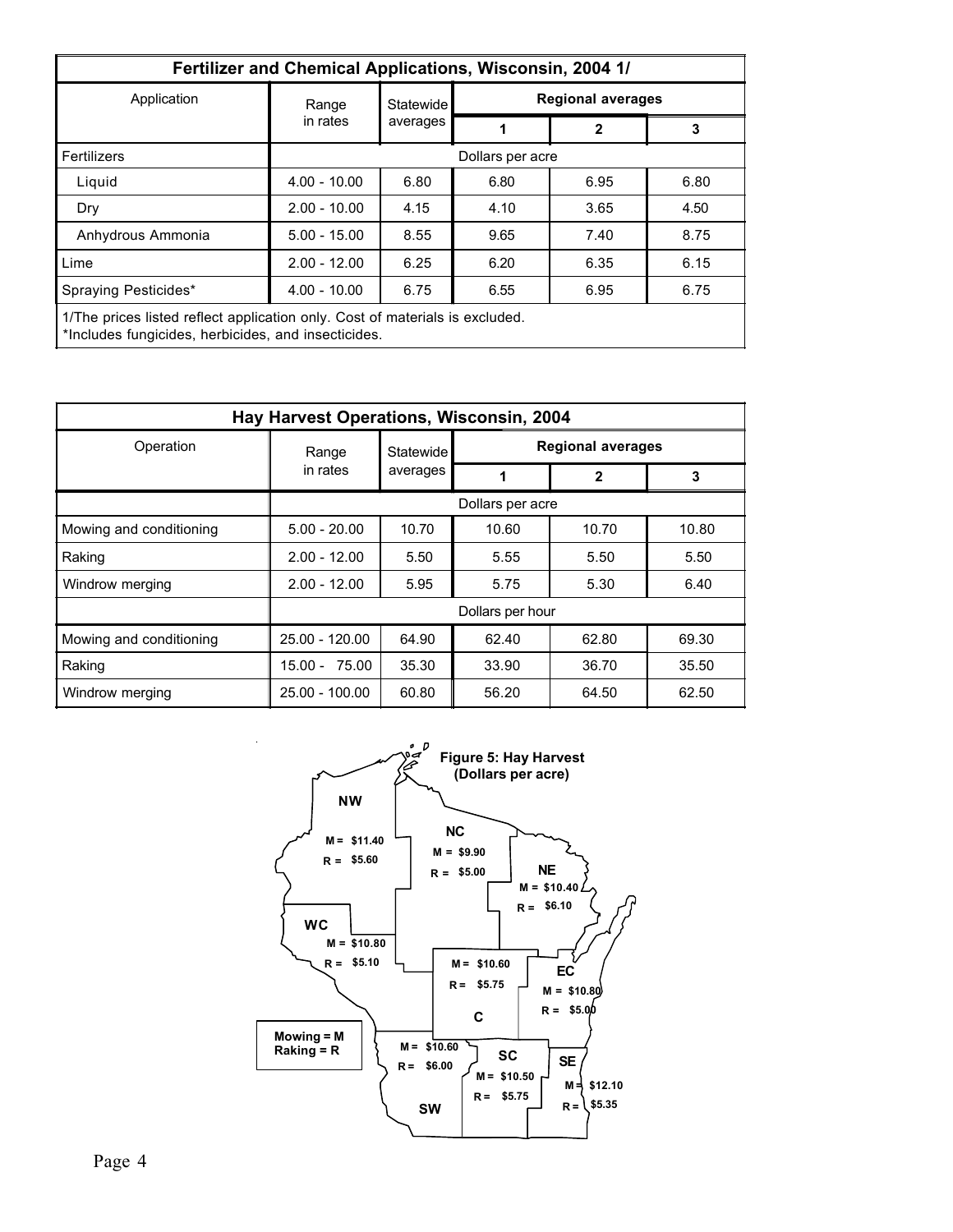|                                             | Haylage Harvest Operations, Wisconsin, 2004 |           |                  |                          |              |
|---------------------------------------------|---------------------------------------------|-----------|------------------|--------------------------|--------------|
|                                             | Range                                       | Statewide |                  | <b>Regional averages</b> |              |
| Operation                                   | in rates                                    | averages  | 1                | $\mathbf{2}$             | $\mathbf{3}$ |
|                                             |                                             |           | Dollars per acre |                          |              |
| Chopping only                               | $10.00 - 30.00$                             | 19.90     | 20.10            | 20.40                    | 19.60        |
| Chopping and hauling                        | $16.00 - 36.00$                             | 27.60     | 27.10            | 28.00                    | 27.90        |
| Chop, haul and fill<br>silo (one operation) | $30.00 - 60.00$                             | 37.90     |                  |                          |              |
| Cost of entire operation                    |                                             |           |                  |                          |              |
| Mowing to chopping                          | $22.00 - 48.00$                             | 34.90     |                  |                          |              |
| Mowing to filling silo                      | 30.00 - 70.00                               | 43.90     |                  |                          |              |
|                                             |                                             |           | Dollars per hour |                          |              |
| Chopping only                               | $50.00 - 280.00$                            | 144.00    | 128.00           | 152.00                   | 152.00       |
| Chopping and hauling                        | $50.00 - 450.00$                            | 207.00    | 180.00           | 218.00                   | 224.00       |
| Chop, haul and fill                         |                                             |           |                  |                          |              |
| silo (one operation)                        | 65.00 - 565.00                              | 212.00    | 182.00           | 223.00                   | 242.00       |
| Cost of entire operation                    |                                             |           |                  |                          |              |
| Mowing to chopping                          | 140.00 - 500.00                             | 258.00    |                  |                          |              |
| Mowing to filling silo                      | 150.00 - 580.00                             | 302.00    |                  |                          |              |

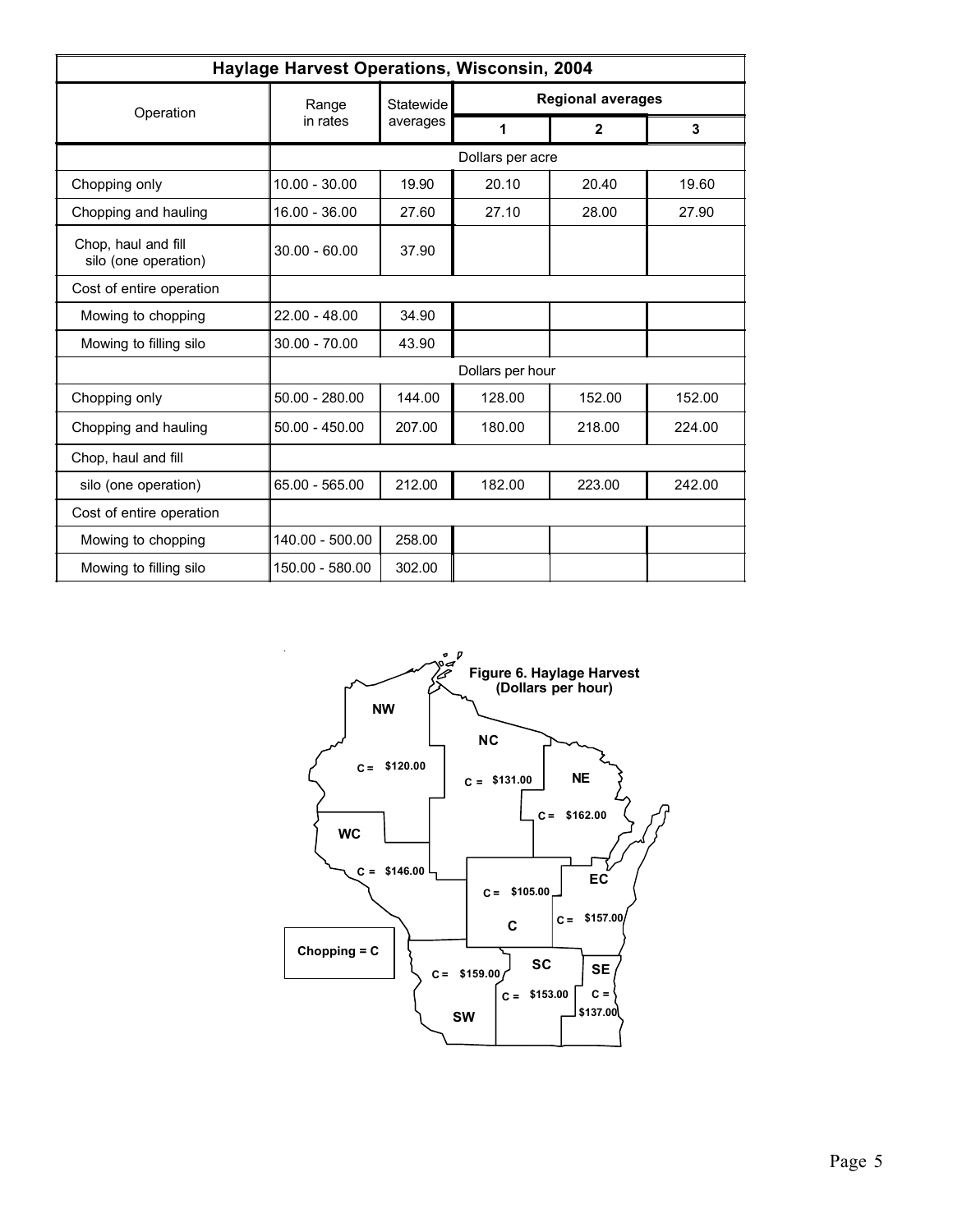|                                       | Hay Baling and Wrapping, Wisconsin, 2004 |           |           |           |                  |           |                          |      |      |      |      |
|---------------------------------------|------------------------------------------|-----------|-----------|-----------|------------------|-----------|--------------------------|------|------|------|------|
| Hay baling                            | Range                                    | Statewide |           |           |                  |           | <b>District averages</b> |      |      |      |      |
|                                       | in rates                                 | averages  | <b>NW</b> | <b>NC</b> | <b>NE</b>        | <b>WC</b> | $\mathsf C$              | EC   | SW   | SC   | SE   |
|                                       |                                          |           |           |           | Dollars per bale |           |                          |      |      |      |      |
| Square bales                          |                                          |           |           |           |                  |           |                          |      |      |      |      |
| 25-50 lbs.                            | $0.25 - 1.50$                            | 0.52      | 0.48      | 0.46      | 0.73             | 0.54      | 0.59                     | 0.41 | 0.49 | 0.47 | 0.85 |
| 600-800 lbs.                          | $5.00 - 10.00$                           | 6.95      | 7.20      | 7.10      | 7.80             | 7.40      | 7.95                     | 6.60 | 6.55 | 7.00 | 7.35 |
| over 1,000 lbs.                       | $6.00 - 11.00$                           | 7.80      | 7.45      | 8.10      |                  | 7.75      | 9.25                     | 8.15 | 7.10 | 7.50 | 8.15 |
| Round bales                           |                                          |           |           |           |                  |           |                          |      |      |      |      |
| under 1,000 lbs.                      | $4.00 - 11.00$                           | 6.40      | 6.15      | 6.00      | 6.10             | 6.15      | 7.20                     | 6.65 | 6.25 | 6.45 | 6.65 |
| 1,000 lbs. and over                   | $5.00 - 11.00$                           | 7.70      | 7.75      | 7.50      | 6.55             | 7.95      | 8.20                     | 7.80 | 7.65 | 7.45 | 7.60 |
|                                       |                                          |           |           |           |                  |           |                          |      |      |      |      |
| Hay baling & wrapping<br>(individual) | Dollars per bale                         |           |           |           |                  |           |                          |      |      |      |      |
| Square bales                          |                                          |           |           |           |                  |           |                          |      |      |      |      |
| 600-800 lbs.                          | $6.00 - 14.00$                           | 10.60     |           |           |                  |           |                          |      |      |      |      |
| over 1,000 lbs.                       | $7.00 - 15.00$                           | 12.00     |           |           |                  |           |                          |      |      |      |      |
| Round bales                           |                                          |           |           |           |                  |           |                          |      |      |      |      |
| under 1,000 lbs.                      | $5.00 - 13.00$                           | 9.00      |           |           |                  |           |                          |      |      |      |      |
| 1,000 lbs. and over                   | $5.00 - 16.00$                           | 10.40     |           |           |                  |           |                          |      |      |      |      |
| Wrapping only (individual)            |                                          |           |           |           |                  |           |                          |      |      |      |      |
| Square bales                          |                                          |           |           |           |                  |           |                          |      |      |      |      |
| 600-800 lbs.                          | $3.00 - 7.00$                            | 5.35      |           |           |                  |           |                          |      |      |      |      |
| over 1,000 lbs.                       | $4.00 - 8.00$                            | 6.10      |           |           |                  |           |                          |      |      |      |      |
| Round bales                           |                                          |           |           |           |                  |           |                          |      |      |      |      |
| under 1,000 lbs.                      | $2.00 - 10.00$                           | 5.50      |           |           |                  |           |                          |      |      |      |      |
| 1,000 lbs. and over                   | $2.00 - 10.00$                           | 6.35      |           |           |                  |           |                          |      |      |      |      |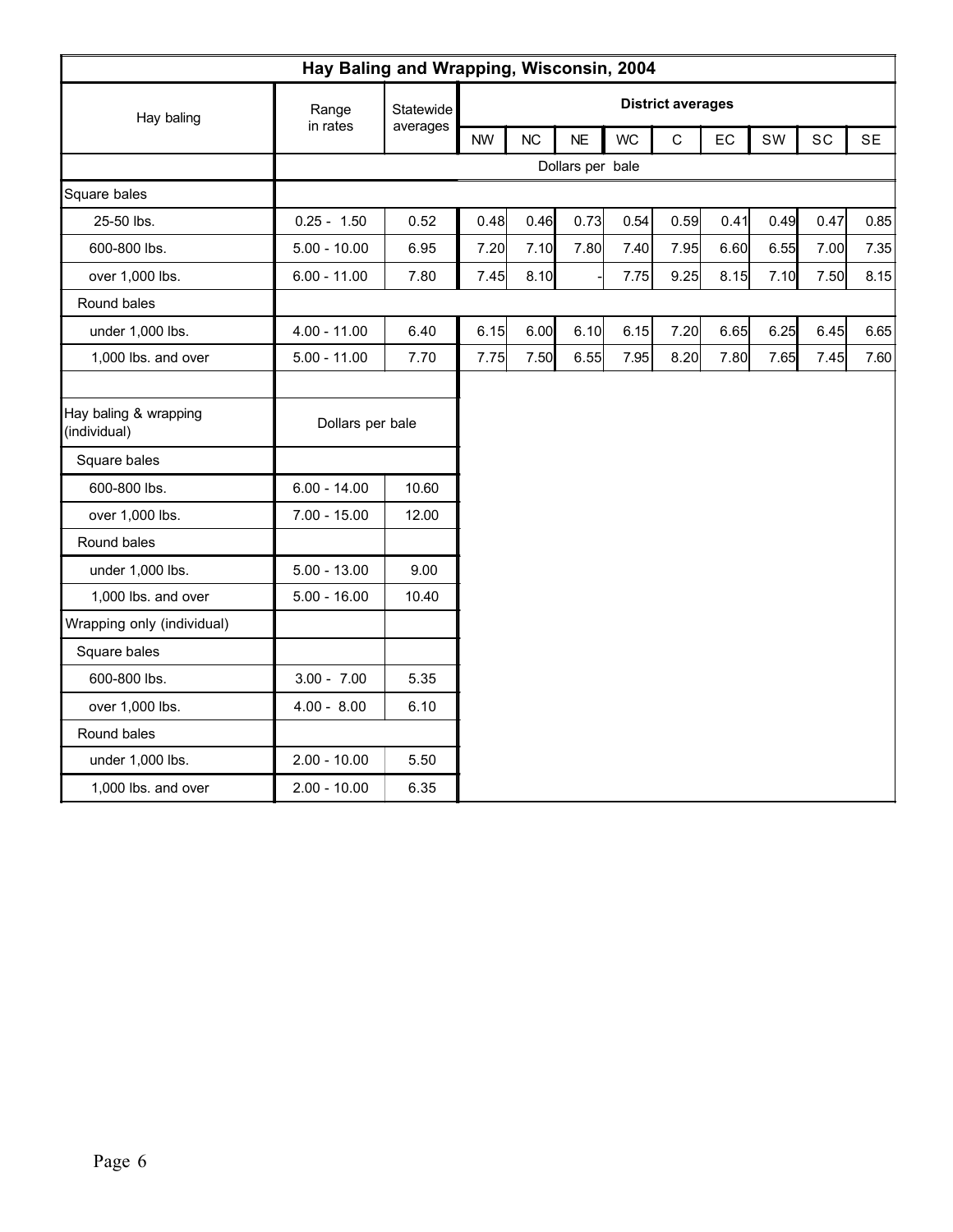|                            | Corn Silage Harvest Operations, Wisconsin, 2004 |           |                  |                          |        |
|----------------------------|-------------------------------------------------|-----------|------------------|--------------------------|--------|
|                            | Range                                           | Statewide |                  | <b>Regional averages</b> |        |
| Operation                  | in rates                                        | averages  | 1                | $\mathbf{2}$             | 3      |
|                            |                                                 |           | Dollars per acre |                          |        |
| Chopping                   |                                                 |           |                  |                          |        |
| with processor             | $20.00 - 75.00$                                 | 45.40     | 41.30            | 48.40                    | 49.00  |
| without processor          | 15.00 - 65.00                                   | 36.60     | 34.30            | 35.80                    | 39.70  |
| Chopping & hauling*        |                                                 |           |                  |                          |        |
| with processor             | $35.00 - 90.00$                                 | 68.00     | 60.90            | 65.00                    | 73.40  |
| without processor          | $35.00 - 85.00$                                 | 56.10     | 58.60            | 48.70                    | 60.40  |
| Chopping                   |                                                 |           | Dollars per hour |                          |        |
| with processor             | 85.00 - 325.00                                  | 192.00    | 164.00           | 208.00                   | 204.00 |
| without processor          | $60.00 - 250.00$                                | 127.00    | 122.00           | 127.00                   | 133.00 |
| Chopping & hauling*        |                                                 |           |                  |                          |        |
| with processor             | 120.00 - 500.00                                 | 297.00    | 260.00           | 300.00                   | 322.00 |
| without processor          | 75.00 - 400.00                                  | 191.00    | 177.00           | 173.00                   | 232.00 |
| *May include filling silo. |                                                 |           |                  |                          |        |

| Silage Bagging, Wisconsin, 2004 1/           |                      |                       |
|----------------------------------------------|----------------------|-----------------------|
|                                              | Range<br>in rates    | Statewide<br>averages |
|                                              | Cost per linear foot |                       |
| Cost of bag included                         |                      |                       |
| 8-foot bag                                   | $2.65 - 5.65$        | 3.95                  |
| 9-foot bag                                   | $2.75 - 6.00$        | 4.45                  |
| 10-foot bag                                  | $3.00 - 8.00$        | 5.35                  |
| 12-foot bag                                  | $4.00 - 10.00$       | 7.70                  |
| Cost of bag excluded                         |                      |                       |
| 8-foot bag                                   | $1.35 - 3.50$        | 2.25                  |
| 9-foot bag                                   | $1.50 - 3.50$        | 2.40                  |
| 1/Prices exclude the cost of fuel and labor. |                      |                       |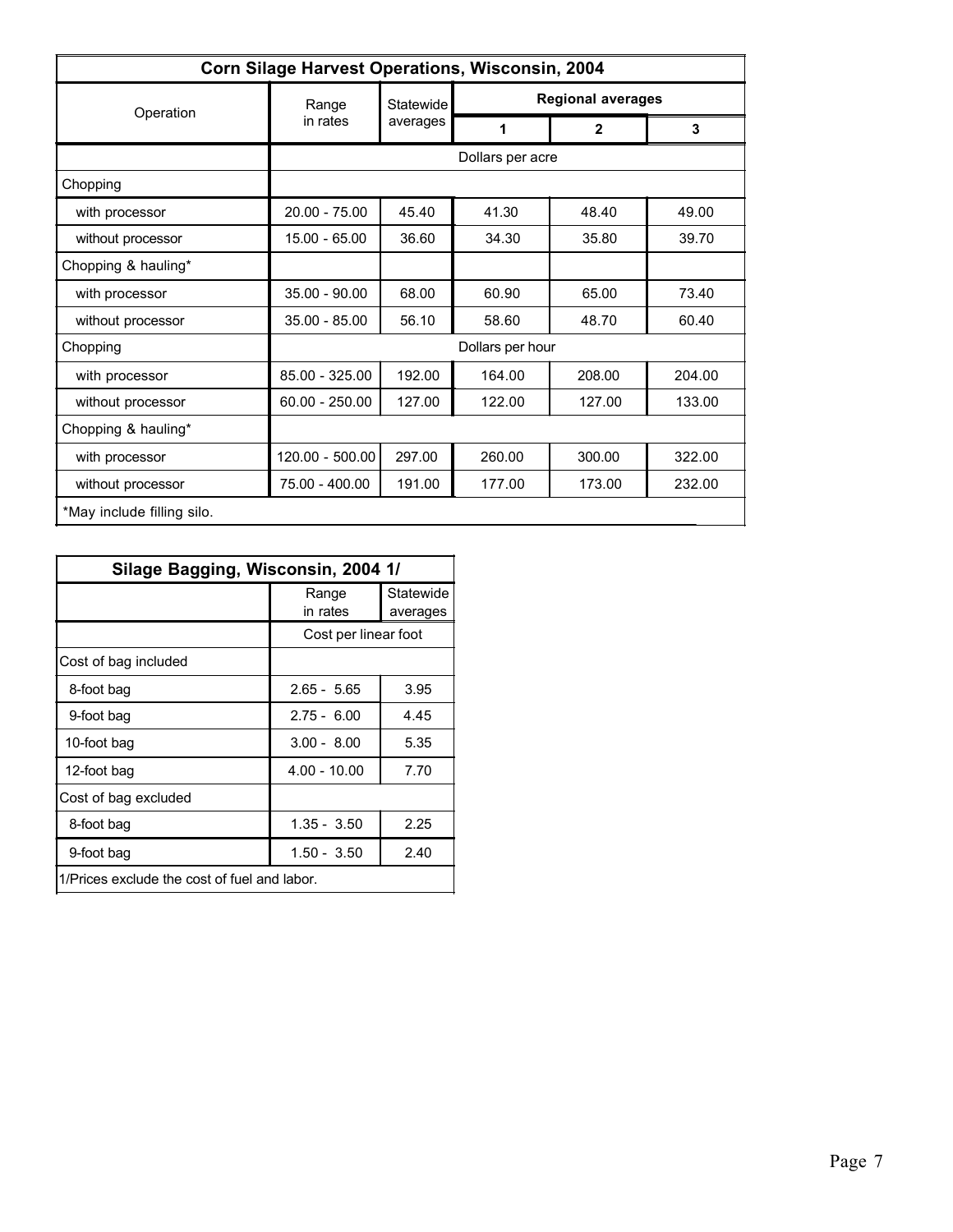|                       |                         | <b>Harvesting Operations, Wisconsin, 2004</b> |           |                  |                         |           |                          |                  |                                          |       |               |
|-----------------------|-------------------------|-----------------------------------------------|-----------|------------------|-------------------------|-----------|--------------------------|------------------|------------------------------------------|-------|---------------|
| Harvesting operation  | Range                   | Statewide                                     |           |                  |                         |           | <b>District averages</b> |                  |                                          |       |               |
|                       | in rates                | averages                                      | <b>NW</b> | <b>NC</b>        | <b>NE</b>               | <b>WC</b> | С                        | EC               | SW                                       | SC    | <b>SE</b>     |
|                       |                         |                                               |           |                  | Dollars per acre        |           |                          |                  |                                          |       |               |
| Corn combining        | $18.00 - 35.00$         | 23.90                                         | 24.30     | 19.80            | 24.50                   | 23.80     | 23.80                    | 24.50            | 23.30                                    | 24.10 | 24.50         |
| Soybean combining     | 18.00 - 35.00           | 24.10                                         | 24.60     | 20.60            | 24.20                   | 23.90     | 23.40                    | 24.60            | 24.10                                    | 24.30 | 24.30         |
| Small grain combining | $15.00 - 30.00$         | 23.60                                         | 23.20     | 22.00            | 23.80                   | 23.20     | 22.40                    | 23.90            | 23.60                                    | 23.80 | 24.20         |
|                       |                         |                                               |           | Dollars per hour |                         |           |                          |                  |                                          |       |               |
| Corn combining        | $50.00 - 200.00$        | 109.00                                        | 119.00    | 97.60            |                         | 96.50     |                          |                  | 105.00 137.00 101.00                     |       | 125.00 124.00 |
| Soybean combining     | $60.00 - 200.00$        | 114.00                                        |           | 99.90            |                         |           |                          |                  | 97.10 114.00 139.00 105.00 127.00 128.00 |       |               |
| Small grain combining | $50.00 - 190.00$        | 104.00                                        | 96.40     | 91.00            |                         |           |                          |                  | 89.10 106.00 146.00 92.70 127.00 106.00  |       |               |
|                       |                         |                                               |           |                  |                         |           | <b>Regional averages</b> |                  |                                          |       |               |
|                       |                         |                                               |           |                  |                         | 1         |                          | $\mathbf{2}$     |                                          | 3     |               |
|                       | Dollars per acre        |                                               |           |                  |                         |           |                          | Dollars per acre |                                          |       |               |
| Small grain swathing  | $5.00 - 15.00$          | 9.80                                          |           |                  |                         | 9.50      |                          | 9.05             |                                          | 12.00 |               |
| Chopping corn stalks  | $5.00 - 15.00$          | 9.70                                          |           |                  |                         | 10.80     |                          | 9.55             |                                          | 9.30  |               |
|                       | Dollars per bale        |                                               |           |                  | Dollars per bale        |           |                          |                  |                                          |       |               |
| Baling corn stalks    | $5.00 - 12.00$          | 8.00                                          |           |                  | 8.90                    |           | 7.90                     |                  | 7.80                                     |       |               |
|                       | Dollars per 1-ton stack |                                               |           |                  | Dollars per 1-ton stack |           |                          |                  |                                          |       |               |
| Stacking corn stalks  | $10.00 - 20.00$         | 12.90                                         |           |                  |                         | 12.60     |                          | 13.40            |                                          | 12.60 |               |

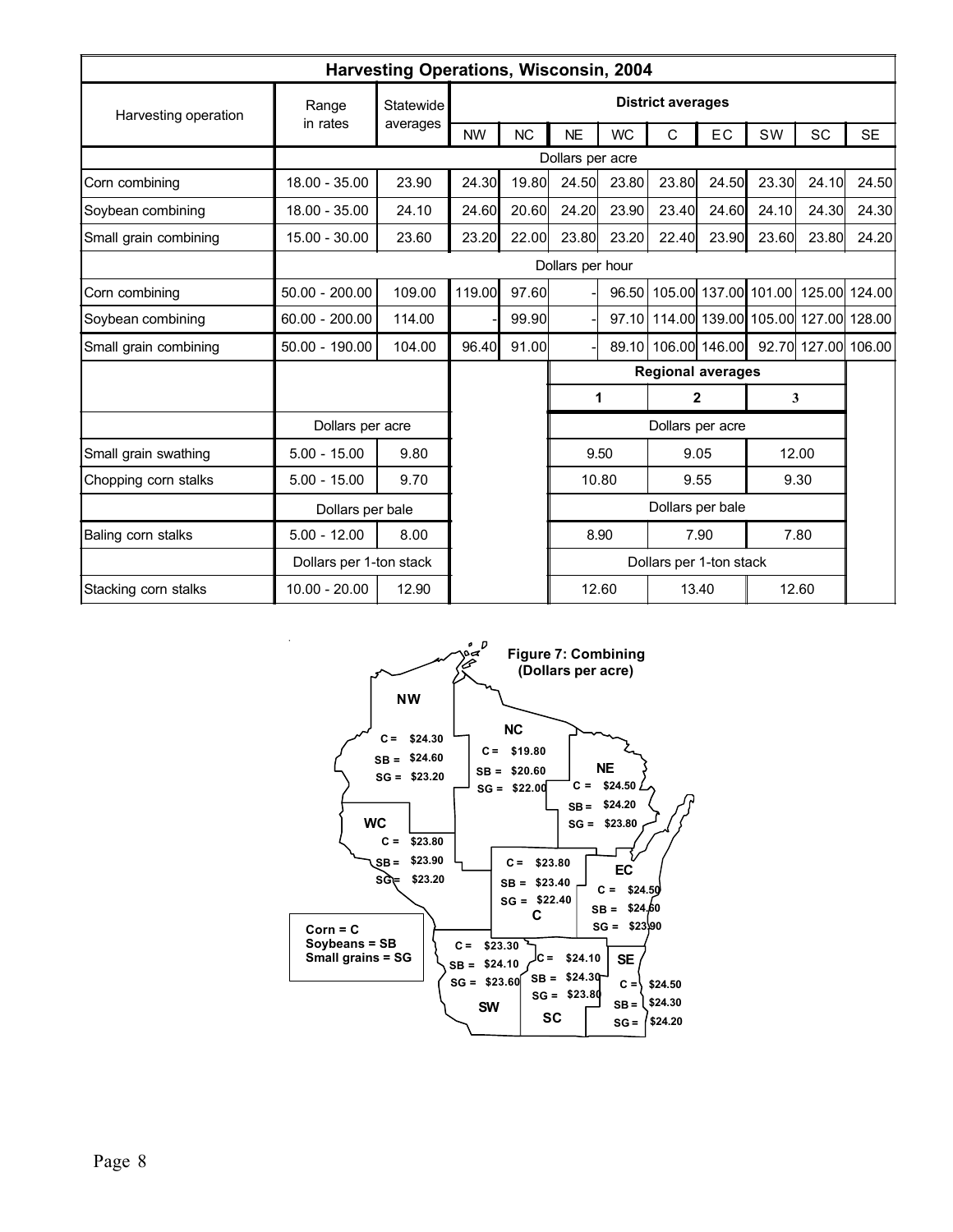|                                                                                                                                       |                   | Machinery Rental, Wisconsin, 2004 1/ |                          |           |                          |           |                          |        |             |        |           |
|---------------------------------------------------------------------------------------------------------------------------------------|-------------------|--------------------------------------|--------------------------|-----------|--------------------------|-----------|--------------------------|--------|-------------|--------|-----------|
| Equipment size                                                                                                                        | Range<br>in rates | Statewide<br>averages                |                          |           |                          |           | <b>District averages</b> |        |             |        |           |
|                                                                                                                                       |                   |                                      | <b>NW</b>                | <b>NC</b> | <b>NE</b>                | <b>WC</b> | $\mathsf{C}$             | EC     | SW          | SC     | <b>SE</b> |
|                                                                                                                                       |                   |                                      |                          |           | Dollars per machine hour |           |                          |        |             |        |           |
| <b>Tractors</b>                                                                                                                       |                   |                                      |                          |           |                          |           |                          |        |             |        |           |
| Under 75 HP                                                                                                                           | $10.00 - 42.00$   | 19.50                                | 18.50                    | 16.10     |                          | 17.00     | 22.90                    | 18.50  | 15.60       | 21.80  | 23.10     |
| 75 - 120 HP                                                                                                                           | $10.00 - 65.00$   | 23.80                                | 26.20                    | 22.50     | 21.30                    | 22.10     | 28.20                    |        | 21.10 21.30 | 25.40  | 26.10     |
| 120 - 150 HP                                                                                                                          | 15.00 - 75.00     | 28.00                                | 30.00                    | 27.10     | 28.00                    | 27.80     | 33.10                    | 26.70  | 24.10       | 28.10  | 29.40     |
| Over 150 HP                                                                                                                           | 18.00 - 95.00     | 33.40                                | 35.90                    | 43.30     | 32.60                    | 29.70     | 39.00                    | 31.80  | 27.90       | 34.30  | 36.70     |
|                                                                                                                                       |                   |                                      | <b>Regional averages</b> |           |                          |           |                          |        |             |        |           |
|                                                                                                                                       |                   |                                      |                          |           | 1                        |           | $\mathbf{2}$             |        | 3           |        |           |
| 4-wheel drive                                                                                                                         |                   |                                      |                          |           |                          |           |                          |        |             |        |           |
| Under 175 HP                                                                                                                          | 18.00 - 80.00     | 32.70                                |                          |           |                          | 37.70     |                          | 26.60  |             | 31.20  |           |
| 175 HP and over                                                                                                                       | 22.00 - 100.00    | 41.10                                |                          |           |                          | 41.10     |                          | 33.10  |             | 44.70  |           |
| Combines                                                                                                                              |                   |                                      |                          |           |                          |           |                          |        |             |        |           |
| 4-row and smaller                                                                                                                     | $50.00 - 125.00$  | 87.30                                |                          |           |                          | 85.70     |                          | 81.70  |             | 96.80  |           |
| 6-row and larger                                                                                                                      | 70.00 - 175.00    | 108.00                               |                          |           |                          | 105.00    |                          | 101.00 |             | 116.00 |           |
| Small grain head                                                                                                                      | $60.00 - 160.00$  | 103.00                               |                          |           |                          | 101.00    | 90.30                    |        |             | 112.00 |           |
| Skid steer (under 2,000 lbs.)                                                                                                         | $15.00 - 60.00$   | 29.40                                |                          |           |                          | 32.00     |                          | 28.70  |             | 28.20  |           |
| Skid steer (2,000 lbs. & greater)                                                                                                     | 20.00 - 75.00     | 40.20                                |                          |           |                          | 42.00     |                          | 41.60  |             | 37.80  |           |
| Bulldozer use *                                                                                                                       | 40.00 - 150.00    | 85.30                                |                          |           |                          | 81.40     |                          | 86.10  |             | 88.10  |           |
| 1/Rates are for machinery use only. Fuel and operator are provided by the user.<br>*Bulldozer rental includes cost of fuel and labor. |                   |                                      |                          |           |                          |           |                          |        |             |        |           |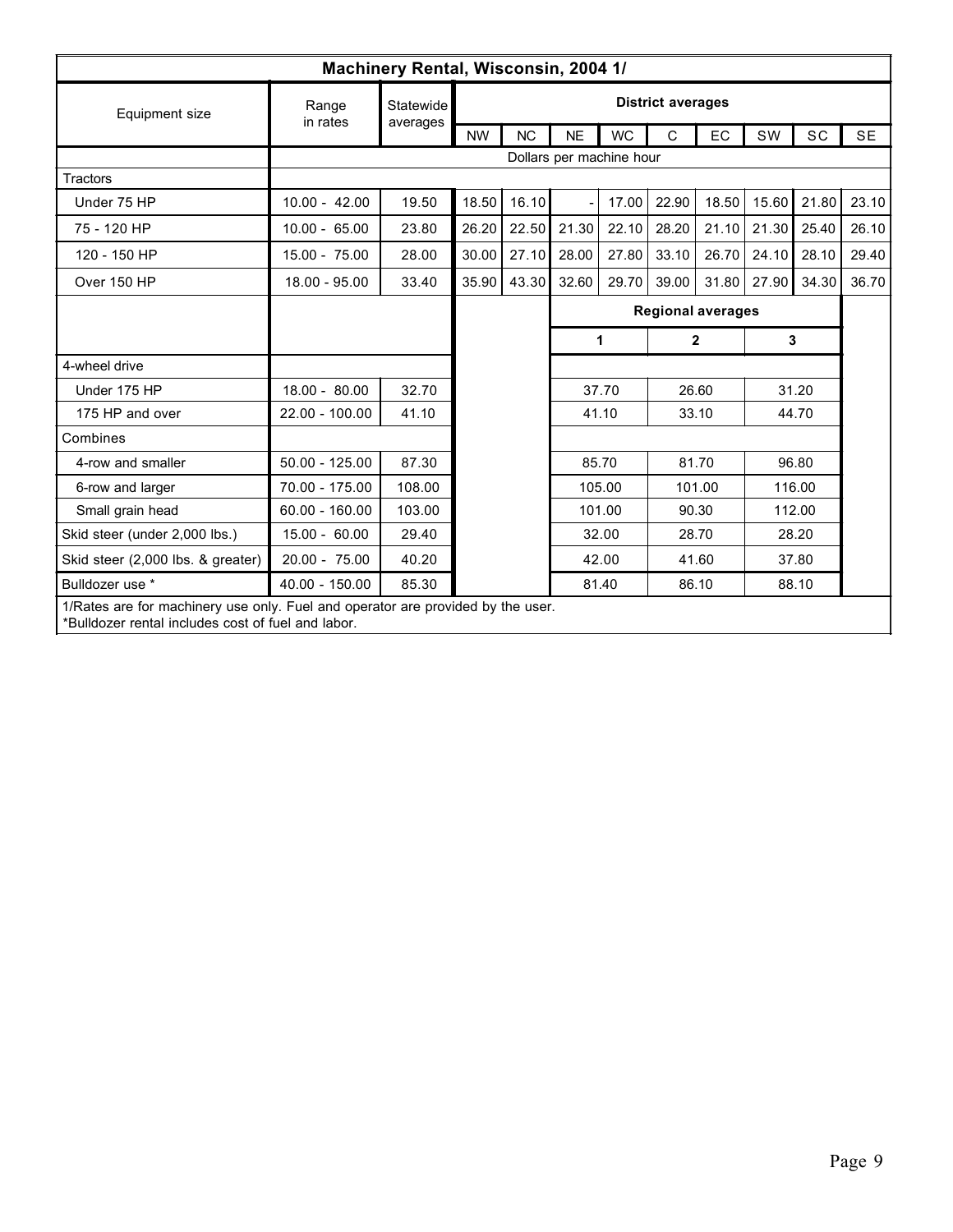| Farm Labor, Wisconsin, 2004 |                   |                  |                          |           |           |           |       |       |       |       |           |
|-----------------------------|-------------------|------------------|--------------------------|-----------|-----------|-----------|-------|-------|-------|-------|-----------|
| Category                    | Range<br>in rates | <b>Statewide</b> | <b>District averages</b> |           |           |           |       |       |       |       |           |
|                             |                   | averages         | <b>NW</b>                | <b>NC</b> | <b>NE</b> | <b>WC</b> | C     | EC    | SW    | SC    | <b>SE</b> |
|                             | Dollars per hour  |                  |                          |           |           |           |       |       |       |       |           |
| Relief milker               | $7.00 - 30.00$    | 11.80            | 11.80                    | 11.40     | 12.20     | 11.70     | 12.20 | 10.10 | 14.00 | 11.70 | 11.70     |
| ∥General farm labor         | $5.00 - 15.00$    | 9.15             | 9.10                     | 8.35      | 9.50      | 8.90      | 8.80  | 9.30  | 9.05  | 9.75  | 8.55      |

| Land Rental, Wisconsin, 2004 |                   |                  |                          |           |                          |       |       |       |           |           |           |  |
|------------------------------|-------------------|------------------|--------------------------|-----------|--------------------------|-------|-------|-------|-----------|-----------|-----------|--|
| Category                     | Range<br>in rates | <b>Statewide</b> | <b>District averages</b> |           |                          |       |       |       |           |           |           |  |
|                              |                   | averages         | <b>NW</b>                | <b>NC</b> | <b>NE</b>                | WC.   | C     | EC    | <b>SW</b> | <b>SC</b> | <b>SE</b> |  |
|                              | Dollars per acre  |                  |                          |           |                          |       |       |       |           |           |           |  |
| Cropland                     | $20.00 - 165.00$  | 70.00            | 41.20                    | 39.70     | 42.40                    | 63.50 | 56.00 | 61.40 | 94.70     | 94.20     | 78.30     |  |
|                              |                   |                  |                          |           | <b>Regional averages</b> |       |       |       |           |           |           |  |
|                              |                   |                  |                          |           | 3                        |       |       |       |           |           |           |  |
| Tillable pasture             | $10.00 - 90.00$   | 46.90            |                          |           | 32.00                    |       | 51.70 |       | 57.60     |           |           |  |
| Non-tillable pasture         | $10.00 - 65.00$   | 29.10            |                          |           | 20.20                    |       | 28.90 |       | 33.40     |           |           |  |